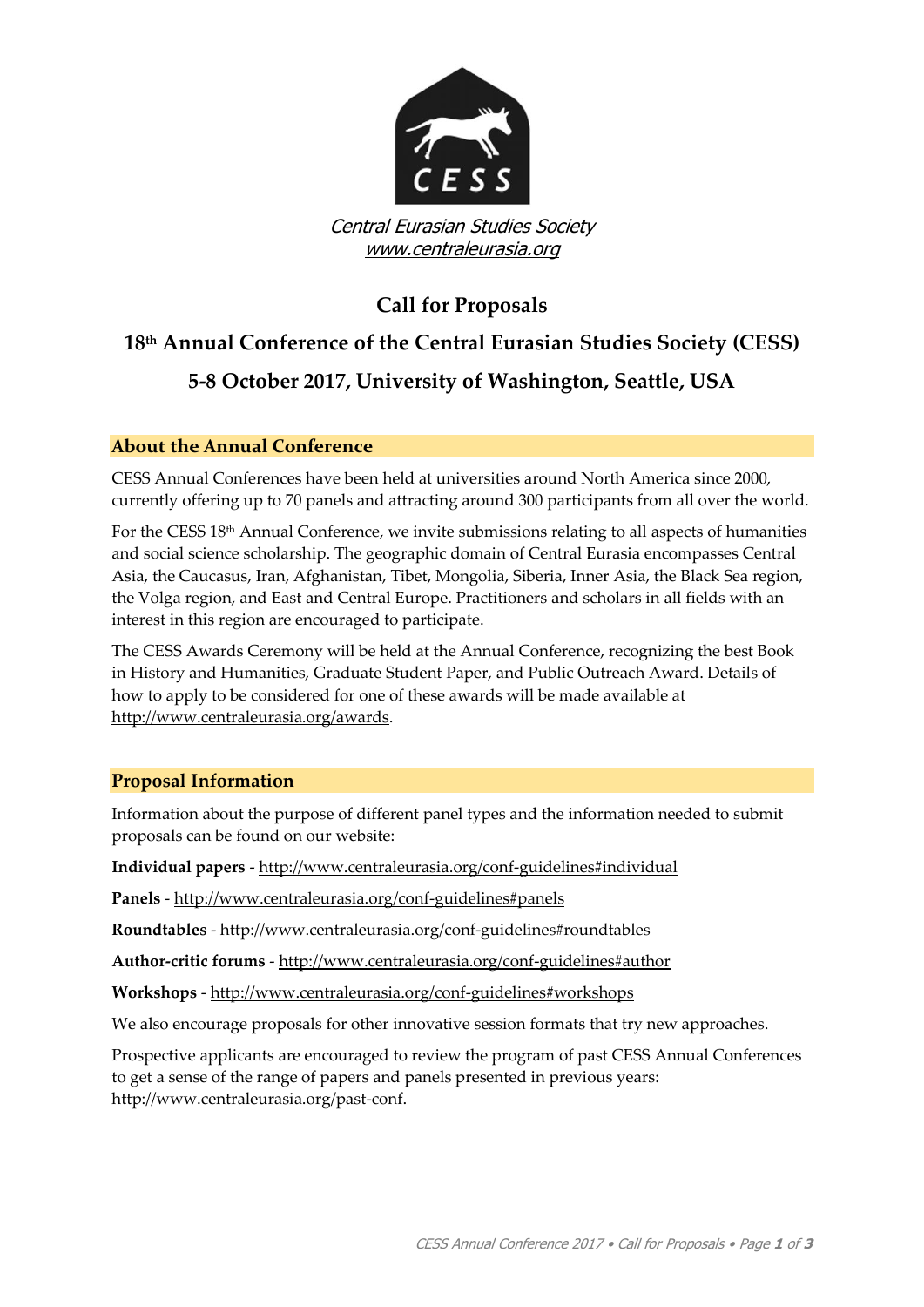### **Call for Chairs and Discussants**

CESS welcomes offers from those willing to serve as Chair and/or Discussant on a panel to be created by the Conference Committee. This is separate from the application process for one of the proposals types listed above. If you are interested, please email CESS on [info@centraleurasia.org](mailto:info@centraleurasia.org) indicating 1) your preference to be a Chair or Discussant (or both) and 2) your areas of interest as they relate to the Annual Conference.

Information about what these roles entail can be found at [http://www.centraleurasia.org/conf](http://www.centraleurasia.org/conf-guidelines#chairs)[guidelines#chairs](http://www.centraleurasia.org/conf-guidelines#chairs) and [http://www.centraleurasia.org/conf-guidelines#discussants.](http://www.centraleurasia.org/conf-guidelines#discussants)

#### **Language Policy**

The working language of the CESS Annual Conference is English.

However, we will consider proposals for panels (not individual papers) in languages other than English. Please see<http://www.centraleurasia.org/conf-guidelines#language> for details.

#### **How to Submit**

Before submitting, please read the four **CESS Conference Rules** at [http://www.centraleurasia.org/conf-guidelines#rules.](http://www.centraleurasia.org/conf-guidelines#rules) You will be asked to confirm that you have read and understood the Rules when you make your submission.

#### **The deadline for proposal submissions is 28 February 2017.**

Submissions can be made online through the CESS website at [http://www.centraleurasia.org/annual-conf.](http://www.centraleurasia.org/annual-conf)

We expect to notify applicants in mid-April 2017.

#### **Central Eurasian Studies Society (CESS)**

CESS was founded in 1999 and incorporated as a non-profit corporation in 2001 and is the first North American-based scholarly society deadline to the study of Central Eurasia. The mission of CESS is to facilitate communication and interaction among scholars of the Central Eurasia region, to promote high standards of scholarship about the Central Eurasia region, to promote cooperation among those concerned with the scholarly study of Central Eurasia, and to promote general knowledge of and public interest in Central Eurasia.

#### **University of Washington, Seattle**

Founded in 1861, th[e University of Washington](http://www.washington.edu/) is a major public university based in Seattle, the largest city in Washington State and the home to such global corporations as Boeing, Microsoft, and Starbucks Coffee. Locally known as UW, the University of Washington boasts over 54,000 graduate and undergraduate students studying in its 16 colleges and professional schools[. The](https://jsis.washington.edu/ellisoncenter/)  [Ellison Center for Russian, East European and Central Asian Studies](https://jsis.washington.edu/ellisoncenter/) in UW's Jackson School of International Studies is the principal host of the 2017 CESS conference at the University of Washington.